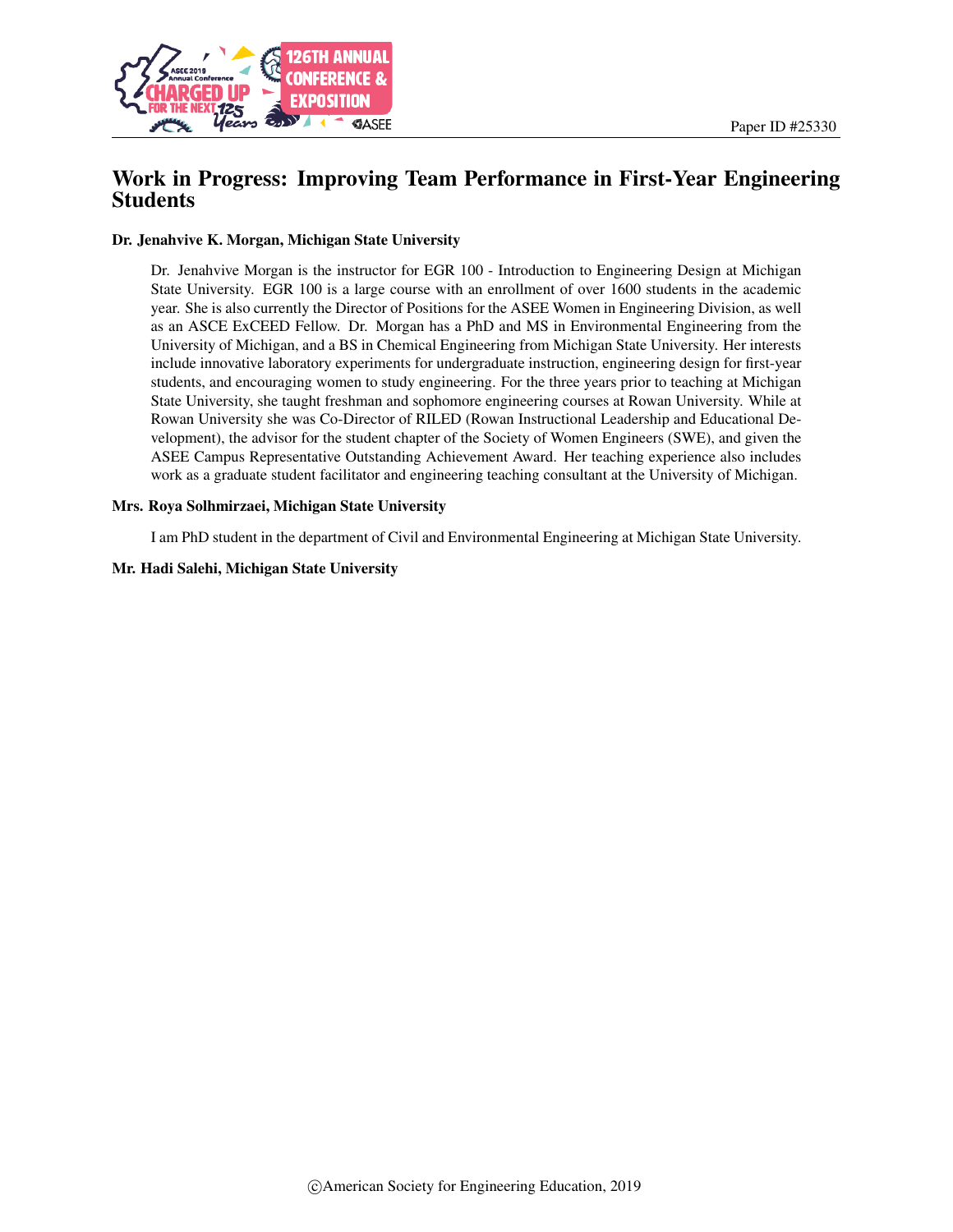# **Work in Progress: Improving Team Performance in First-Year Engineering Students**

### **Introduction**

Seat and Lord (1997) [1] discussed two types of student cognitive style theories. These are field independence and field dependence. Seat and Lord (1997) argues that these theories describe how technical students, or engineering students, learn new information. These theories involve students being classified as either independent or dependent learners, with engineering students falling into the category of independent learners. Independent learners are more impersonal, and prefer to work alone in their problem solving. This can lead to independent learners having poor interpersonal skills. They prefer their own conclusions in problem solving, than trusting the conclusions of others or the group. In contrast, dependent learners are more social and prefer to work in groups to problem solve [2].

A unique feature of EGR 100, an introductory engineering design course, is how teams are formed. Students are asked to pick a safe partner, someone they want to work with, and then each pair fills out a questionnaire to match them with another pair, forming a team of four. The questions the students answer involve their experience with writing and programming, as well as their university schedule and location. Based on the responses from these questions, each pair of students are matched with another pair of students with complementary skills. Another unique characteristic of this course involves students having the ability to change teams after the first design project. Students may desire to change teams if they feel that the rest of their team is underperforming, or if they feel that the other students on their team are overly demanding. These practices are informed by the above studies to encourage students to develop more dependent learning styles.

A self-reporting measure of team performance was given to first-year engineering students to examine their ability to effectively interact with team members. The effectiveness of their team experiences was evaluated using a comparison of the students' responses to two surveys. This analysis was performed to examine how to improve team interactions for students who find working in a team to be a difficult experience.

## **Background**

The social aspect of dependent learning is emphasized in ABET's general engineering criteria as an important part of the design process. Shuman et al. (2005) [3] explores how the skills necessary in becoming a dependent learner are essential to solving the critical design projects that are key to engineers having a successful global and social impact, while Dym et al. (2005) [4] discussed how dependent learning skills are important in the belief in the efficacy of the team, which increases the ability of the team members to work together. In fact, Felder and Brent (2001) [5] found if the team begins to doubt their ability to complete the tasks given, they will be unable to successfully complete any task attempted.

Since difficult problems cannot be solved by one person alone, it is important for engineers, who typically are independent learners, to become more dependent in their learning style. One of the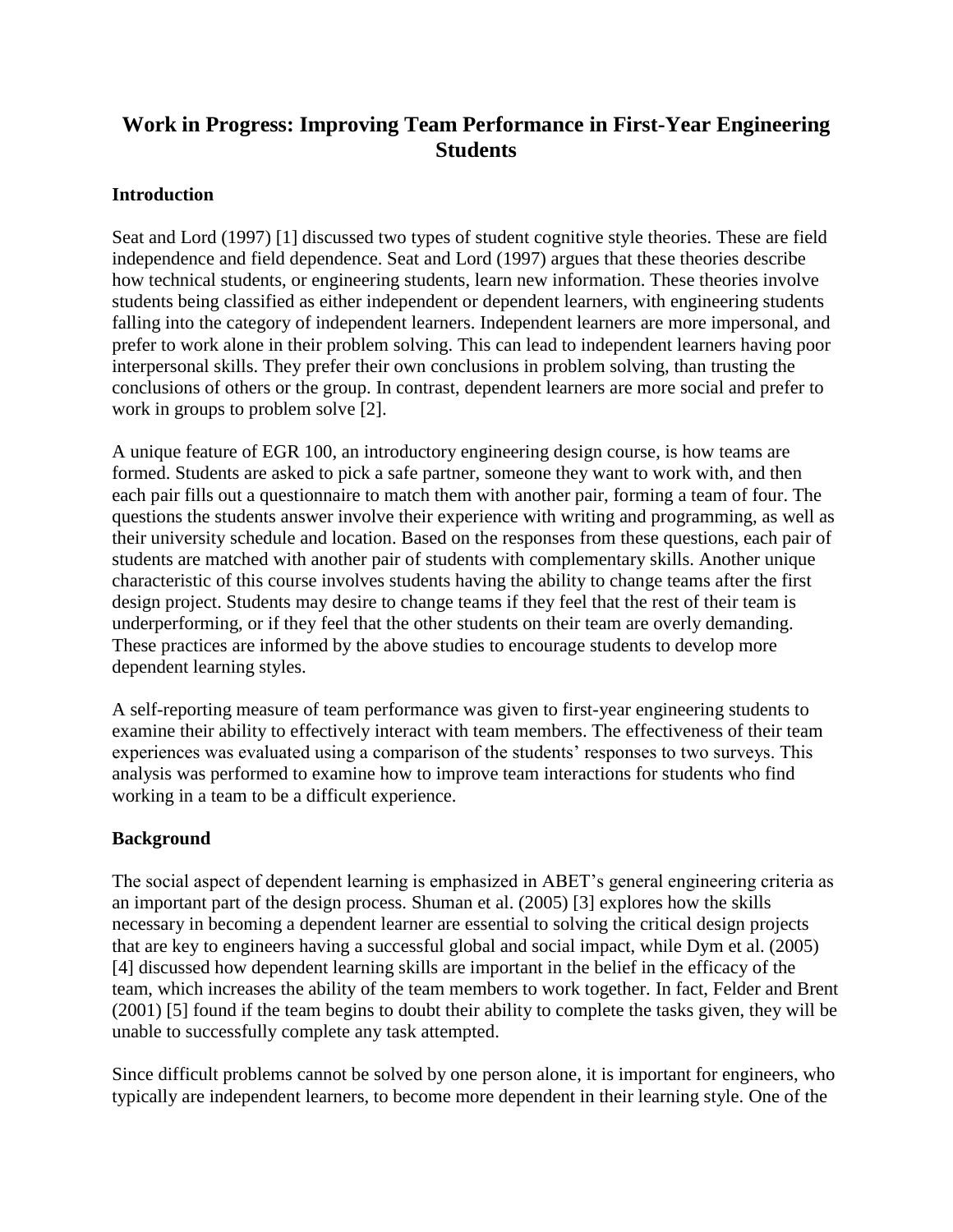complications of being an independent learner is that they may become used to predictable problems. When independent learners are confronted with open ended problems, problems that require input from other students, this makes them uncomfortable and can lead to them having a difficult time completing the problem solving exercise. Structured team-based problem solving can be beneficial for independent learners that are working on becoming more dependent in their learning style in order to solve more challenging problems [1], [2]. Practicing dependent learning styles within an engineering course can assist the independent learners in developing the skills needed to master the most difficult of problem solving techniques. Developing interpersonal skills through structured problem solving provides the real world experience that is necessary for engineers, since working with others creates unpredictable and problematic situations that cannot be simulated or understood any other way then through experiencing them first hand.

McCullagh and Caird (1990) [6] and Lee et al. (1994) [7] explore how students are able to retain information better when they observe others learning. When others make mistakes and correct their mistakes it is not just the individual student that gains the knowledge, but others around them can also benefit. This observation assists the student in contemplating the learning process, and then applying their observations actively to their own learning process. Learning with other students is more dynamic, since how other students will approach the material cannot be predicted. In addition, Dym et al. (2003) [8] explains that this diversity in abilities leads to overall greater success in problem solving, if framed in a teaching and learning environment. It was found that when students are not only accountable to each other for the success of the project, but also accountable to each other as part of the learning process, this interdependence provides a beneficial environment for problem solving [9], [10].

These independent and dependent learning style techniques were also seen to be beneficial in a first-year introduction to engineering course [1]. According to Seat and Lord (1997) [1], it was found that it is most important to start introducing this experience in the first-year of an engineering program, since these skills will assist students in their work experiences before graduation. This provides a successful foundation to their future engineering career.

## **Course Framework & Study Description**

A fundamental part of this first-year engineering course is teaching students that they will be trusted to solve society's problems. Prior to this course, students' introduction to engineering and problem solving may have involved more simplified problems. These problems were usually solved without the assistance of other students, to produce one solution. As practicing engineers, problems will be more complicated. Engineers are trained to solve the most difficult problems. Many times solving these problems involves not just one team, but multiple teams. Also, several design options may need to be pursued, as well as compared and contrasted, to develop a final optimized solution.

Learning how to work well in a team environment is one of the core objectives of this engineering course. There are two team-based design projects that the students complete. The first lab project consists of programming Lego EV3 robots using Simulink (MATLAB) software. The robots are programmed to use a reflected light sensor to autonomously traverse a path. In addition to travelling the path, students will need to locate, lift, and transport a load to a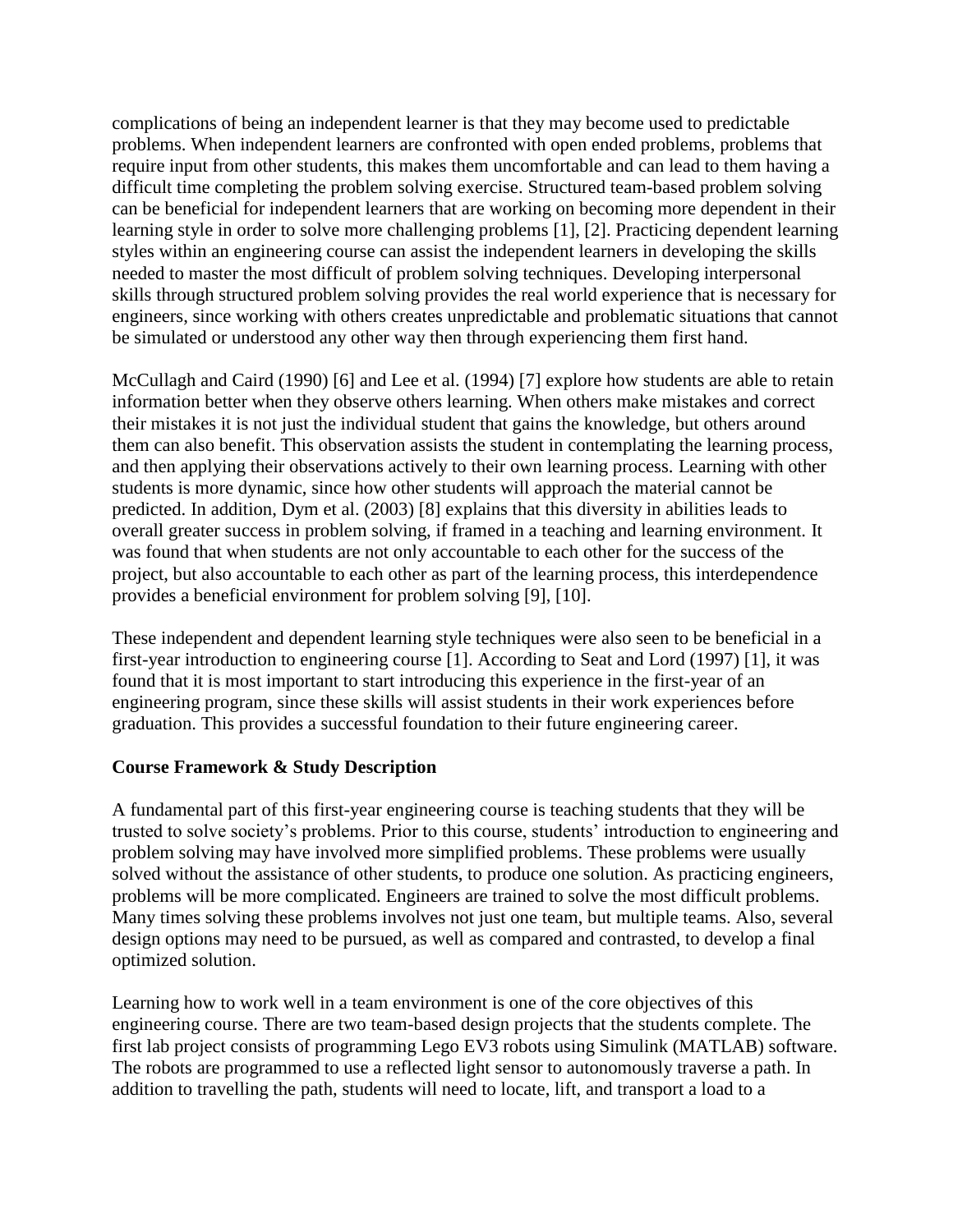prescribed location. Each team of students will have created their own robot and code to complete the task assigned. The second lab project involves a choice of five projects. These projects are the solar car project, cell phone application design, the 3D printing project (Figure 1), heat exchanger design, and an industry-sponsored project. Student teams create a proposal for their desired project, and based on the merit of each team's proposal they will be placed on a final project. As part of these projects, students will also have to work effectively in multidisciplinary teams, and write and edit engineering design reports.



Figure 1: 3D Printed Phone Case from Project #2 of a first-year engineering design course

As part of the course, students learn how to approach problem solving and the design process using creativity and brainstorming. Students learn that they need to create a safe space within their teams to develop a wide variety of unique ideas. Many creative ideas are needed, and later a long list of ideas can be limited to only the reasonable solutions that can be accomplished within the constraints of the project.

Time constraints are very important for first-year engineering students and are also emphasized in the course. Students are taught that the design process requires an open mind, and a willingness to fail. Efficient time use is important, since usually the first design solutions, or prototypes, are not the best design options and improvements must be made. As part of this firstyear engineering course, students create Gantt Charts and a project management plan. This assists student in staying on track in meeting the project and course goals, and in using the course time efficiently. Their time in lab may be the only time that the whole team can meet together and have access to the lab equipment. It is also important that the team works effectively together. An ineffective team may not meet project deadlines, or produce a successful design solution. Finally, students are asked to evaluate their team members in a team evaluation survey after each project. This survey influences their final grades on both projects.

#### **Team Assessment**

To assess the success of the course in improving team performance skills, a survey was administered between the first project and the second project, and after the second project was completed. There were 303 students who participated in this team performance study, and the response rate for both surveys was 92% or 279 students.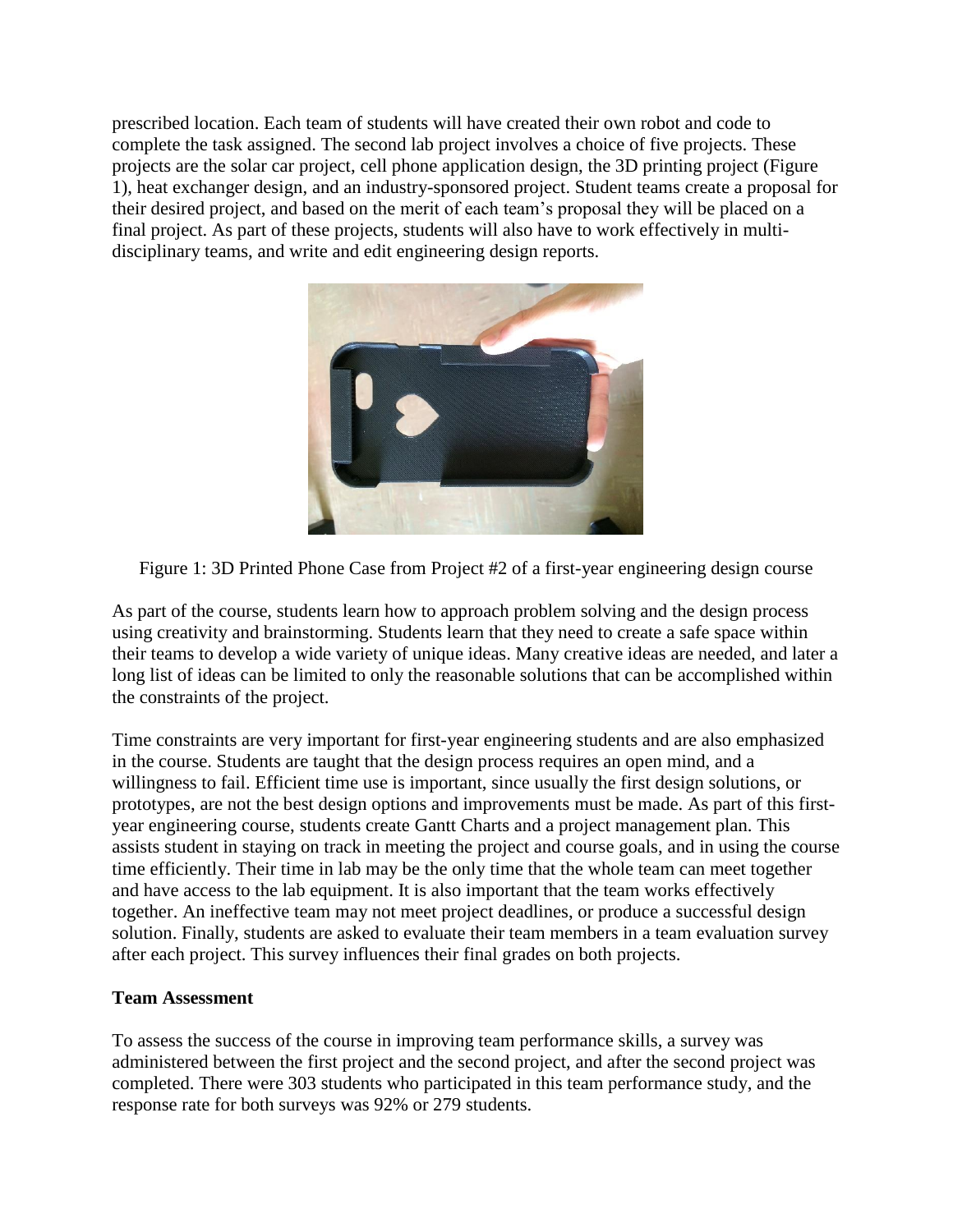The results of these two surveys on team performance revealed that student experiences on a team in this first-year engineering course have been positive. When the students were asked if they noticed an improvement in their team performance from the first project to the second project, 77% of the students surveyed responded affirmatively, or 215 students out of a total of 279. These results can be found in Figure 2 below.



Figure 2: Number of students reporting an improvement in their team's ability to work together when comparing the performance of their team on the first project to the second project.

Again, as seen below in Figure 3, there was a positive response from the students regarding their team work preference. There was an increase in the number of students preferring to work on a team, as opposed to by themselves, with 67% of the students reporting to prefer to work in a team environment. This result in working preferences increased from 62% of the students surveyed after the first project.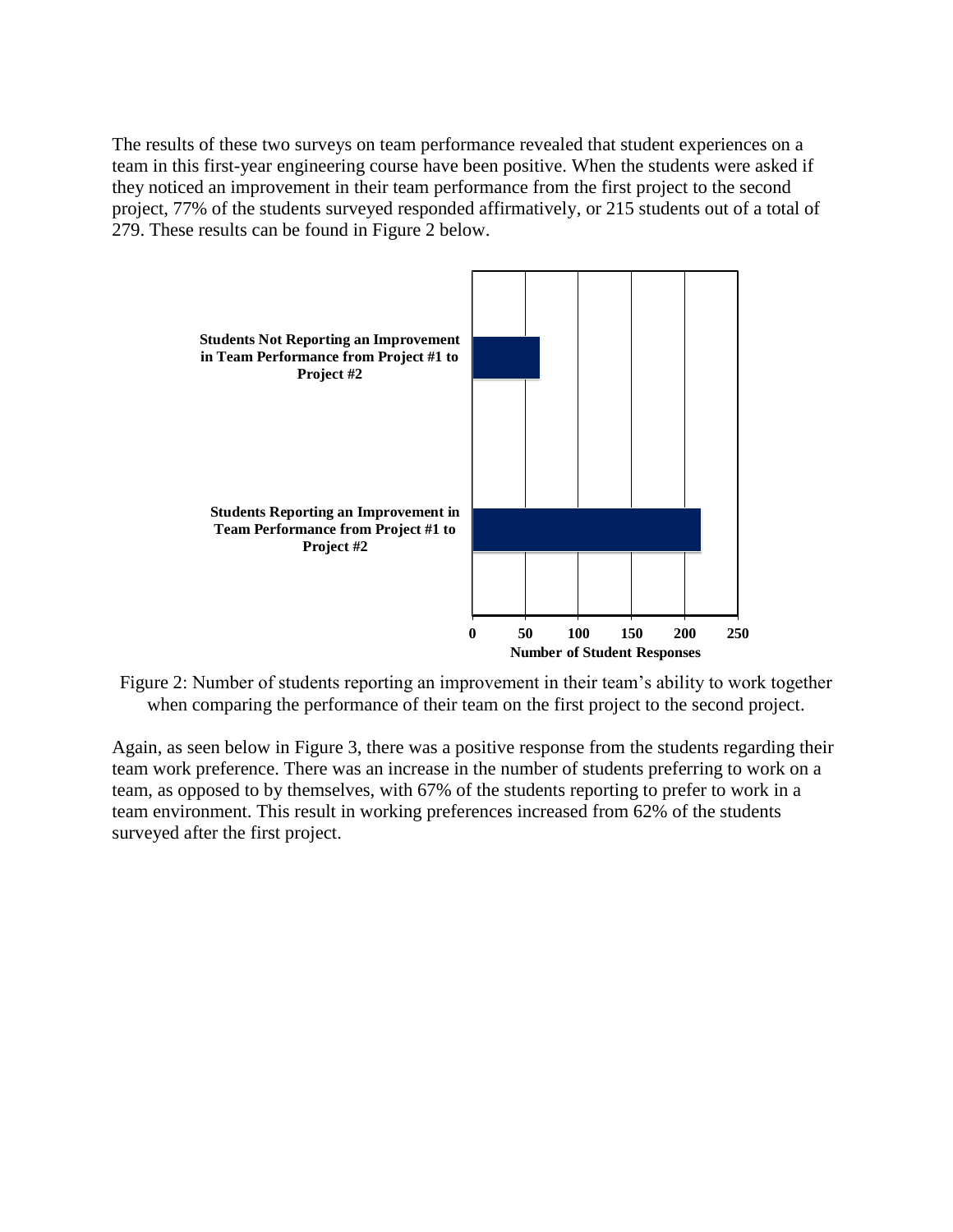

Figure 3: Number of students reporting that they prefer to work on a team, as opposed to individually, at the end of both projects.

The responses regarding students' self-appraisal of their individual team ability, when compared from before the first project began to the end of the second project, also revealed a beneficial assessment of these skills. 75% of the students reported their team ability to be good to very good in the beginning of the course, and 86% of the students reported their team ability to be good to very good at the end of the course after the second project. These reporting options were then translated to numerical values for statistical analysis of the responses. In Table 1, the students report an increase in their team abilities over the duration of the course, with 241 students out of 279 students reporting a 4.0 or higher out of a 5.0 numerical scale.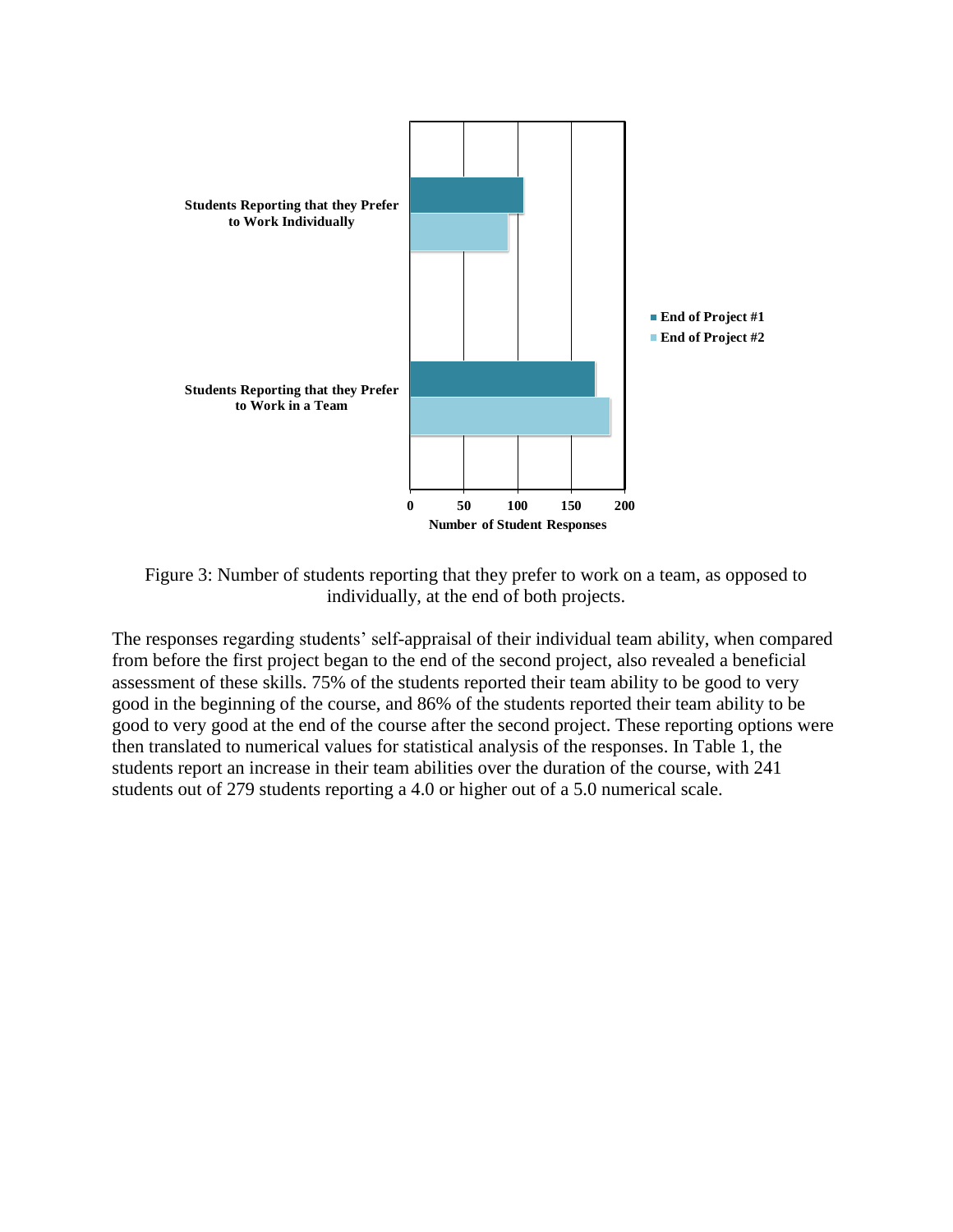| <b>Answer Options</b>     | <b>Start of Project #1</b> | End of Project #2 |
|---------------------------|----------------------------|-------------------|
| Very Poor                 |                            |                   |
| Poor                      |                            |                   |
| Average                   | 63                         | 35                |
| Good                      | 114                        | 127               |
| Very Good                 | 95                         | 114               |
| Total                     | 279                        | 279               |
| Average                   | 4.06                       | 4.26              |
| <b>Standard Deviation</b> | 0.81                       | በ 71              |

Table 1: Student self-appraisal of their individual ability to work on a team from the beginning of the first project to the end of the second project.

As part of the surveys, students were also asked to provide comments for the following three questions: (1) provide one specific example of something you learned from working with your project team, (2) what problems did you have in your project team, and (3) what would be your suggestions to improve team function and interaction. The aim was to determine the advantages or disadvantages of working as a team from the students' perspective and what the students' suggestions are to improve their team performance in the course. Example student responses to the above questions are presented in Table 2 below. As can be observed, students appreciated the importance and advantages of working as a team to improve the efficiency in problem solving and to achieve better results. Still, they raised some issues related to workload, communication, and lack of equal contribution to problem solving within the team. The noted issues, however, can be addressed by using better methodologies for team management, strengthening the connection within the team, and regular evaluation of team performance. The comparison of the survey results at the end of the first and second projects clearly indicate that the performance of the teams was enhanced due to the improvement in their communication skills and ability to work as a team. This result was also partly influenced by the team evaluation survey that is given after each project. This survey asks students to rate their team members' performance, and encourages students to improve their team performance on future team assignments.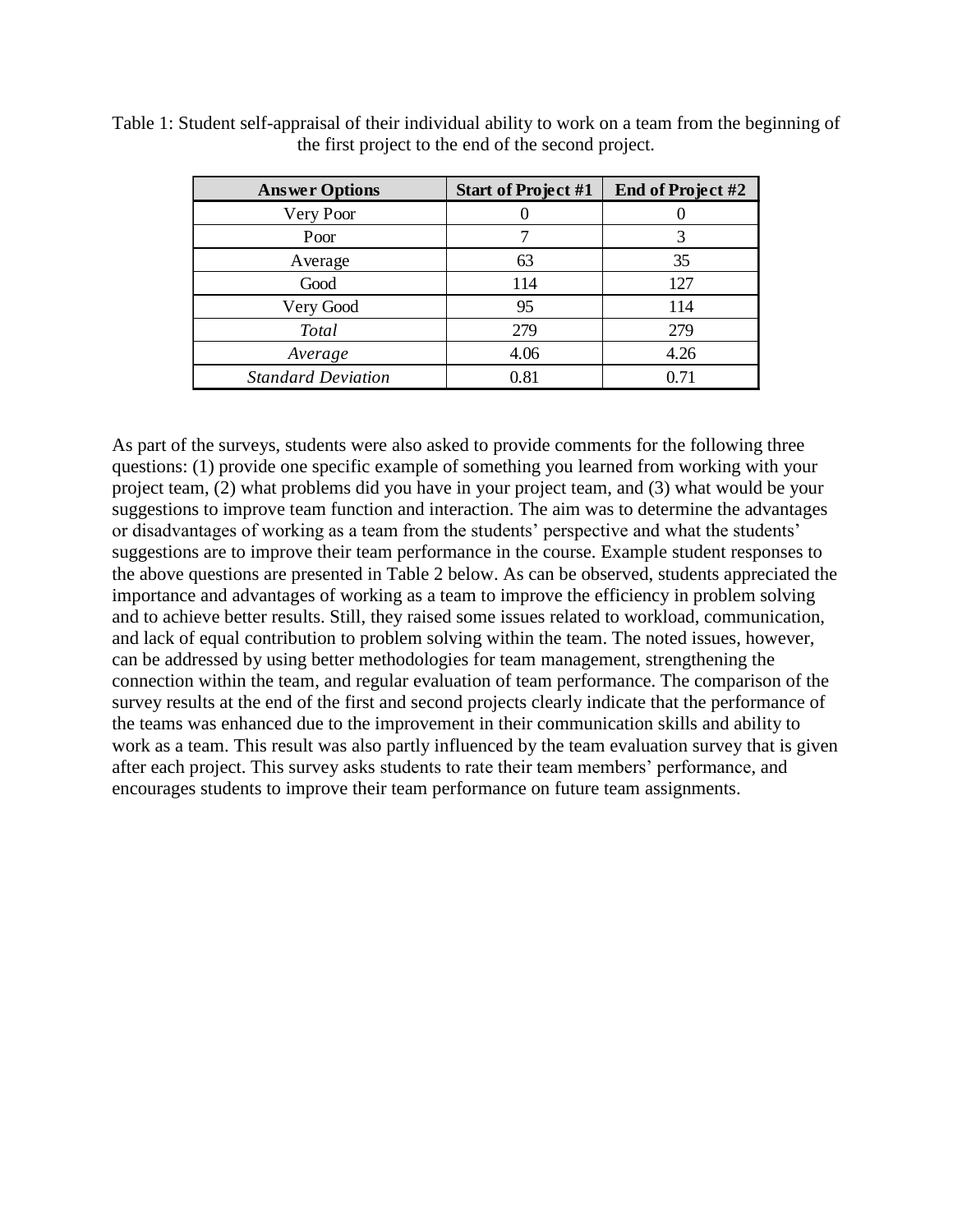Table 2: Student responses in terms of the advantages and disadvantages of working as a team, including their suggestions to enhance team performance in the course.

| <b>Advantages</b>                                                                                    | <b>Disadvantages</b>                                                                   | <b>Students' Suggestions</b>                                                          |
|------------------------------------------------------------------------------------------------------|----------------------------------------------------------------------------------------|---------------------------------------------------------------------------------------|
| Learned that a lot of work can<br>be accomplished and better<br>results can be obtained in a<br>team | The workload done by each<br>student may not be equal                                  | Strengthen the connection<br>between team members                                     |
| Understood how to<br>communicate effectively                                                         | Scheduling conflicts to meet at<br>the same time                                       | Assign a participation grade                                                          |
| Learned how to coordinate<br>schedules with others                                                   | Occasional issues with<br>communication and lack of trust                              | Define learning goals more<br>clearly                                                 |
| Listened to other students'<br>perspectives and took into<br>account their ideas                     | Some students take control over<br>every task of the project                           | Have a more detailed survey for<br>assigning teams                                    |
| Learned the power of working<br>together as a team                                                   | Lack of participation of all team<br>members                                           | Split work evenly between every<br>member                                             |
| Improved time management<br>and communication skills                                                 | Leadership issues                                                                      | Have a mid-project check to<br>ensure all team members<br>contribute equally          |
| Learned how to split<br>responsibilities and get others<br>to contribute more                        | Difficulty of trying to have all<br>the members to work on coding<br>at the same time  | Have smaller groups so that there<br>is an adequate amount of work for<br>each member |
| Working as a team brought<br>more creativity and ideas to<br>the group as a whole                    | Had a hard time making final<br>decisions (e.g., selecting the<br>topic of Project #2) | Make participation in the team<br>worth more of the project grade                     |

## **Conclusion & Future Work**

The future of engineering will involve increasingly more difficult problems to solve, requiring interaction with others who also have the expertise to solve these challenging problems. Unfortunately, how a student develops team performance skills is difficult to understand. Traditional methods of learning that a student has applied to mathematics and physics successfully may not be applicable when improving their interactions with others. For this reason, this method of team performance reflection was studied as a learning strategy to improve the interactions students have with their engineering peers and encourage engineering students to develop interdependent learning techniques.

Many students reported an increase in the self-appraisal of their individual team abilities. There was an improvement in the assessment of the entire team's performance as well, with the majority of students preferring to work in teams than by themselves. In the future, more work needs to be done to examine the specific impact on the students' positive team experiences, and determine how to improve the team-based activities in the course based on the feedback from the students' comments provided in the survey. This would involve looking at an examination of the students' perspective on teaming, as well as the behavioral framework the students are using to evaluate the performance of the other team members. While the fundamentals of teamwork are presented in the course, more information on assessing others in a team setting could be